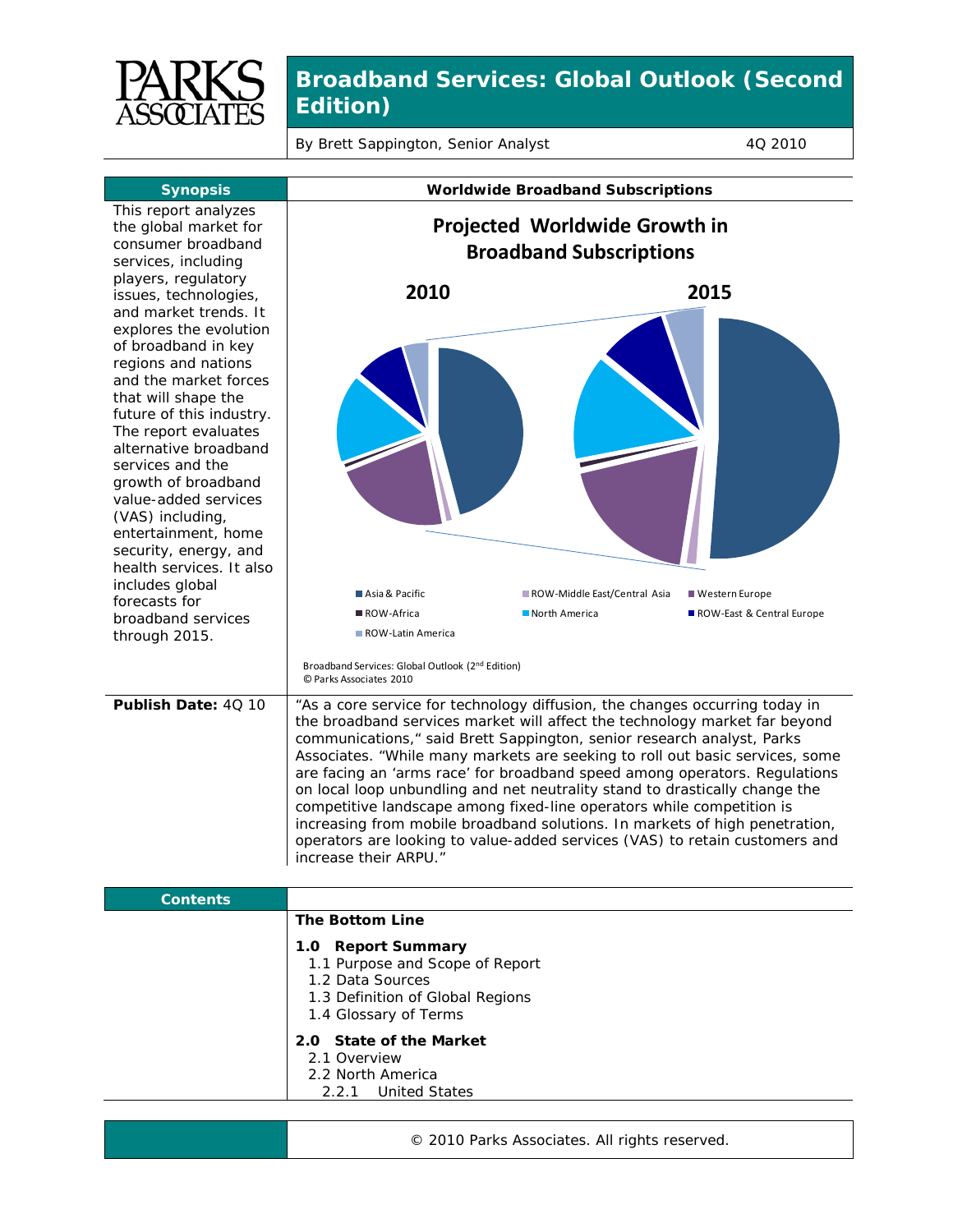

By Brett Sappington, Senior Analyst 4Q 2010

| 2.2.2<br>Canada                                      |
|------------------------------------------------------|
| 2.3 Western Europe                                   |
| 2.3.1<br>Germany                                     |
| 2.3.2<br>France                                      |
| 2.3.3<br>United Kingdom                              |
| 2.3.4<br>Italy<br>Spain                              |
| 2.3.5<br>2.3.6                                       |
| Other Western European Nations<br>2.4 Asia / Pacific |
| 2.4.1 China                                          |
| 2.4.2 South Korea                                    |
| 2.4.3<br>Japan                                       |
| 2.4.4<br>Australia                                   |
| 2.4.5<br>India                                       |
| 2.5 Emerging Markets                                 |
| 2.5.1 Eastern Europe                                 |
| Poland                                               |
| Russia                                               |
| Slovakia                                             |
| Slovenia                                             |
| 2.5.2 Latin America                                  |
| Brazil                                               |
| Chile                                                |
| Mexico                                               |
| Argentina                                            |
| 2.5.3 Southeast Asia                                 |
| 2.5.4 Middle East / Africa                           |
| 3.0 Broadband Value-Added Services (VAS)             |
| 3.1 Entertainment                                    |
| 3.1.1<br>Video                                       |
| 3.1.2<br>Music                                       |
| 3.1.3 Gaming                                         |
| 3.2 Premium Tech Support                             |
| 3.3 Monitoring Services                              |
| 3.3.1 Home Security                                  |
| 3.3.2 Energy                                         |
| 3.3.3<br>Health<br>3.4 Other VAS                     |
|                                                      |
| 4.0 Broadband Alternatives                           |
| 4.1 Wireless Broadband                               |
| 4.2 Satellite                                        |
| 4.3 Broadband over Powerline                         |
| 5.0 Forecasts                                        |
| 5.1 Global Broadband Services Forecast               |
|                                                      |
| 6.0 Implications and Recommendations                 |
| 6.1 Service Providers / Operators                    |
| 6.2 CE Manufacturers / Solution Providers            |
|                                                      |

| <b>Figures</b> |                                      |
|----------------|--------------------------------------|
|                | Companies Interviewed for the Report |
|                | <b>Global Forecast Regions</b>       |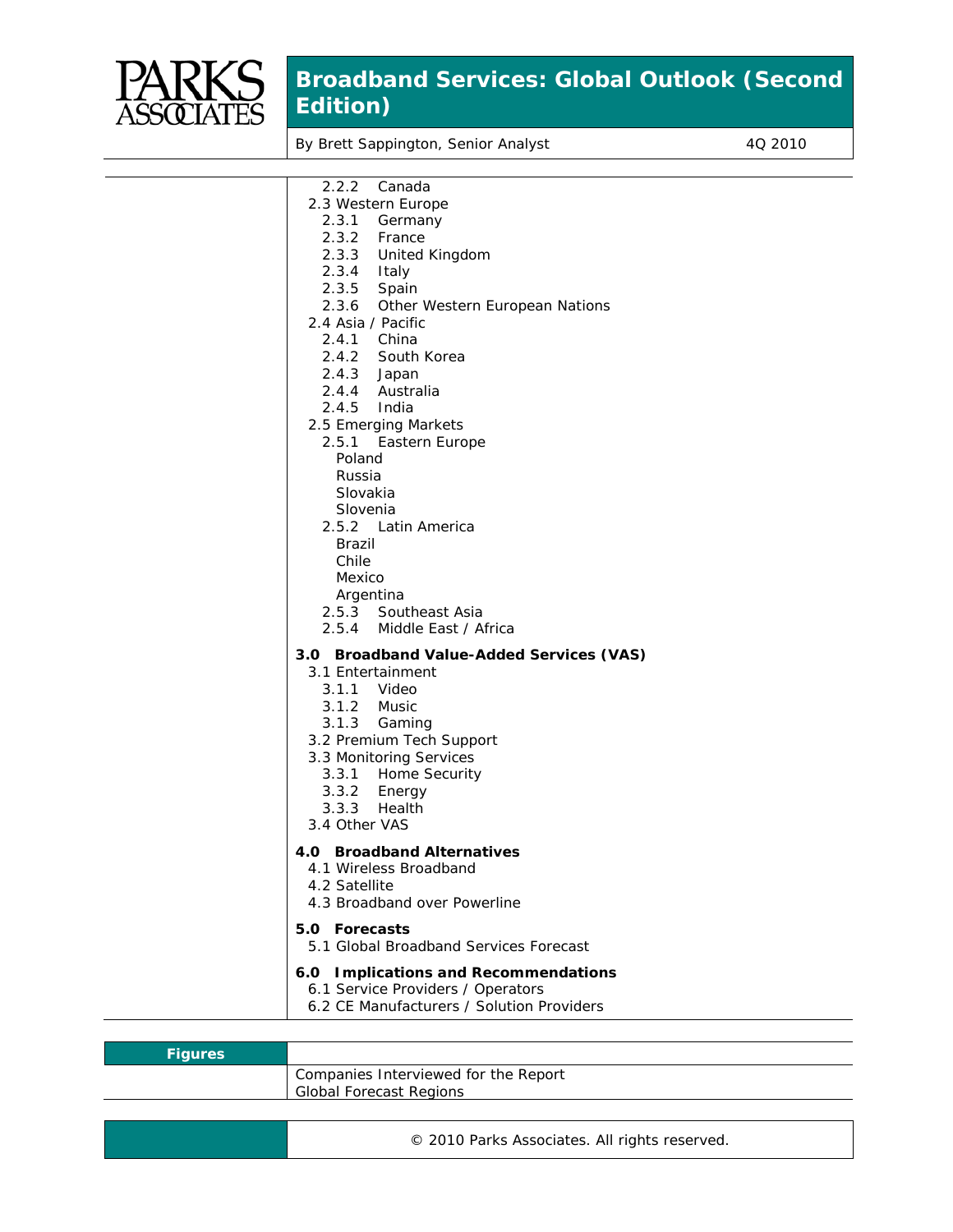

By Brett Sappington, Senior Analyst 4Q 2010

| Worldwide Broadband Households - 2010                                 |
|-----------------------------------------------------------------------|
| Average Measured Connection Speed by Country/Region                   |
| US Broadband and Dial-Up Adoption, 2000-2010                          |
| US Bundled Services Penetration 2008 - 2009                           |
| <b>US Bundled Service Billing</b>                                     |
| US Consumer Awareness of Broadband Speed                              |
| Comcast Bandwidth Monitoring Tool                                     |
| Likelihood of Churn among US Broadband Consumers                      |
| U.S. Service Provider Subscriber Figures                              |
| Map of Service Areas from 2009 Canadian Government Broadband Study    |
| Canadian Bundled Services Subscription Penetration                    |
| Canadian Bundled Service Billing                                      |
| Canadian Service Provider Subscriber Figures                          |
| German Service Provider Subscriber Figures                            |
| French Service Provider Subscriber Figures                            |
| UK Next Generation Network Deployments                                |
| U.K. Service Provider Subscriber Figures                              |
| Italian Service Provider Subscriber Figures                           |
| Spanish Service Provider Subscriber Figures                           |
| Other Western European Service Provider Subscriber Figures            |
| Chinese Service Provider Subscriber Figures                           |
| South Korean Service Provider Subscriber Figures                      |
| Changes in Fixed Line and Mobile Subscriptions in Japan               |
| Japanese Service Provider Subscriber Figures                          |
| Australian Service Provider Subscriber Figures                        |
| Indian Service Provider Subscriber Figures                            |
| Eastern European Service Provider Subscriber Figures                  |
| Brazilian Service Provider Subscriber Figures                         |
| Chilean Service Provider Subscriber Figures                           |
| Mexican Service Provider Subscriber Figures                           |
| Argentine Service Provider Subscriber Figures                         |
| Southeast Asia Service Provider Subscriber Figures                    |
| Middle East / Africa Service Provider Subscriber Figures              |
| The Evolution of Broadband Services in Middle East / Africa           |
| Strategic Shifts Due to Increased Competition                         |
| Appeal of Entertainment VAS                                           |
| Appeal of Broadband VAS                                               |
| The Impact of Value-added Services Offerings on Customer Satisfaction |
| Online Video Consumption                                              |
| Appeal of and Willingness to Pay for a TV Everywhere Feature          |
| France Telecom / Orange Music Service Offerings                       |
| <b>Online Gaming Categories</b>                                       |
| <b>Examples of Gaming Services</b>                                    |
| Premium Technical Support Offerings                                   |
| Consumer Interest in Broadband-related Support Features               |
| Desired Value-Added Features - Security and Monitoring                |
| Examples of Home Security VAS                                         |
| Consumer Interest in Lowering Energy Costs                            |
| Willingness to Pay for Energy Monitoring Service                      |
| <b>Examples of Energy VAS</b>                                         |
| Likelihood of Consumers Purchasing Health Services                    |
| Interest in Purchasing Health Services for Loved Ones                 |
| Examples of Health VAS                                                |
|                                                                       |
| Examples of Other Broadband VAS                                       |